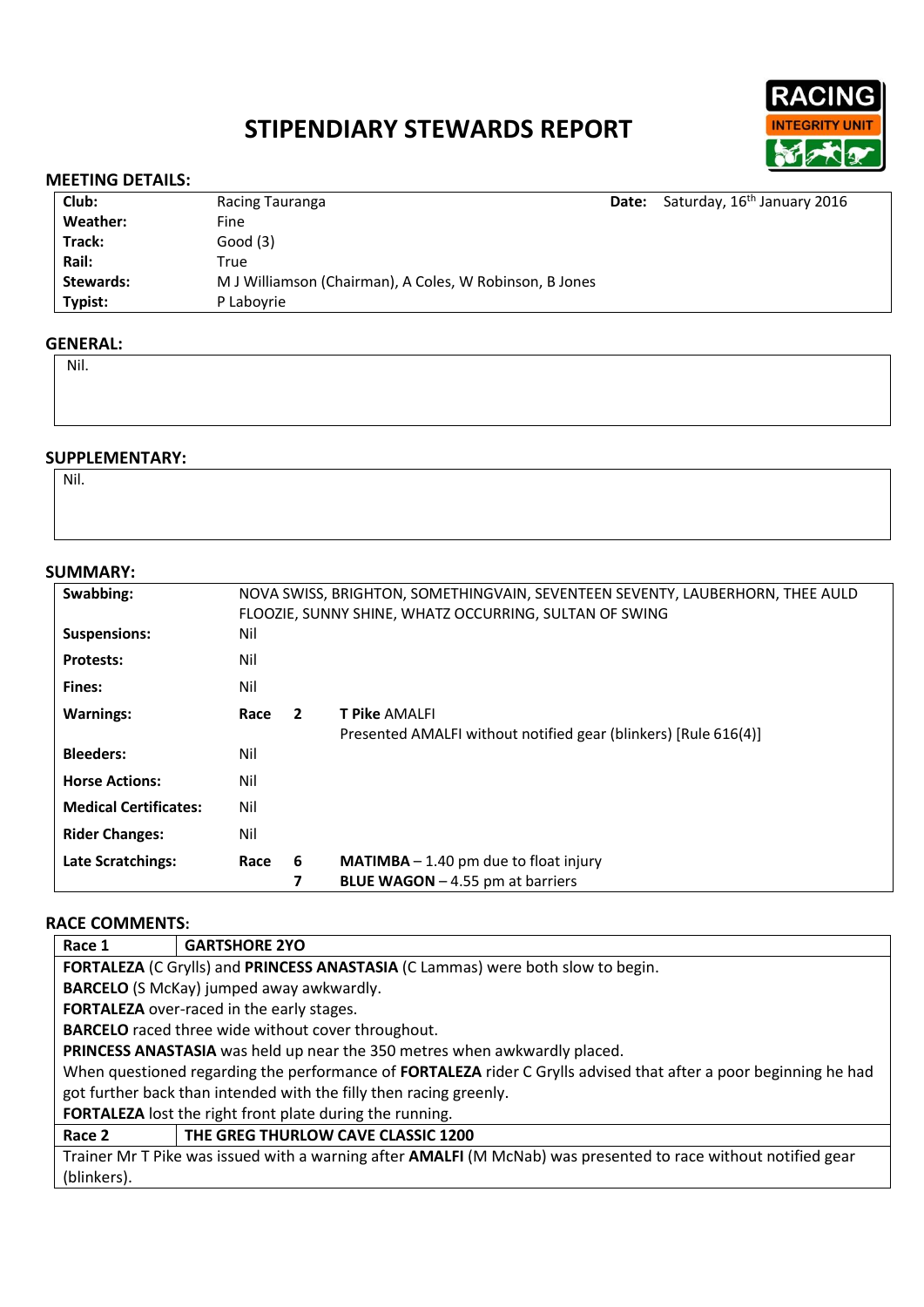**GOLD 'N MAC** (D Nolan) was slow to begin.

**BRIGHTON** (Z Moki) began awkwardly, losing ground.

**KNIGHT COURT** (L Magorrian) and **MAHALO** (C Grylls) were placed in restricted room shortly after the start when **PRECISION MISS** (M Hills) shifted in with both those runners becoming unbalanced.

**TWICKENHAM** (R Norvall) went off stride and dipped approaching the 900 metres.

**BACHATA** (T Thornton) raced ungenerously for a distance when being restrained from near the 900 metres. **PRECISION MISS** raced wide without cover for the majority of the race.

**BRIGHTON** was briefly held up soon after passing the 400 metres, and again had to shift ground to the outside of the weakening **TWICKENHAM** passing the 250 metres.

**FIERTE** (R Elliot) shifted out across heels approaching the 300 metres to obtain clear running.

**BRIGHTON** lay out over the concluding stages with **AMALFI** shifting away from that runner, inconveniencing **MAHALO**.

**Race 3 LASER PLUMBING TE PUKE 1400**

**SOMETHINGVAIN** (C Lammas) jumped away awkwardly, shifting in, crowding **THE LAST SHOWER** (M Hills) with that runner losing ground.

**SOMETHINGVAIN** shifted out to obtain clear running passing the 375 metres making brief contact with **CAELLUM** (T Thornton).

**CAELLUM** shifted out under pressure, inconveniencing **GUSTAVO** (C Grylls) near the 150 metres, and again near the 100 metres.

## **Race 4 MICHAEL STEMMER BARRISTER & SOLICITOR-TGA 2100**

**CANTERINO** (S McKay) shifted out leaving the barrier making contact with **BLUE FLAG** (M McNab).

**CAFÉ CULTURE** (M Hills) was slow to begin.

**JAGERSFONTEIN** (T Thornton) raced wide until improving forward to sit outside the leader near the 1000 metres. When questioned regarding the disappointing performance of **STORMING THE TOWER** rider C Grylls advised that the gelding had hung outwards early in the race, and again rounding the final turn, and had been disappointing. **STORMING THE TOWER** underwent a veterinary examination which could find no obvious abnormality.

# **Race 5 121ST TGA A&P LIFESTYLE SHOW-23 JAN 1400**

**SUCKER PUNCH** (Z Moki) lay out when making the first bend, and continued to do so for the remainder of the bend. **O'REILLY'S GOLD** (B R Jones) raced wide without cover throughout.

**RULE THE WORLD** (M McNab) shifted out to obtain clear running passing the 250 metres.

**FANATIC** (T Thornton) had to change ground near the 200 metres to obtain clear running, and then was held up over the final 100 metres.

#### **Race 6 CROCKFORD REAL ESTATE PREMIER 1600**

**GREY POWER** (C Lammas) and **VIVE LA DIFFERENCE** (D Nolan) were both slow to begin.

M McNab the rider of **THEE AULD FLOOZIE** dropped his whip at the 200 metre mark.

**Race 7 PLATINUM HOMES TAURANGA & WESTERN BOP 1600**

**THE TILBURY** (Z Moki), **BRAKBAR** (L Magorrian) and **HANDSOME HERMES** (C Lammas) were all crowded leaving the barrier, losing ground as a result.

**THE SWEET ESCAPE** (C Dell) was crowded soon after leaving the barrier, losing ground.

**SEGENHOE** (B R Jones) raced ungenerously when being steadied off the heels of **FANTASY JET** (T Thornton) which shifted in passing the 1200 metres. As a result **REBEL ROSE** (D Nolan) which was following had to be steadied. Rider T Thornton was advised she must exercise greater care when shifting ground.

**SEGENHOE** continued to race ungenerously when making the bend for a distance passing the 900 metres.

**SOUL SISTA** (S Collett) was held up until near the 250 metres.

**SUNNY SHINE** (S McKay) commenced to shift out under pressure passing the 200 metres, and continued to do so running wide.

#### **Race 8 BARNARD PROPERTY MANAGEMENT-TGA 1600**

**BLUE WAGON** became fractious in its stall after another runner kicked out, and then became cast, dislodging rider S McKay. **BLUE WAGON** was removed from the barrier and late scratched on veterinary advice at 4.55 pm. **SANTIAGO** (S Collett) which was in the adjacent stall also was removed from the barrier to undergo a veterinary examination and was cleared fit to race. Rider S McKay was uninjured.